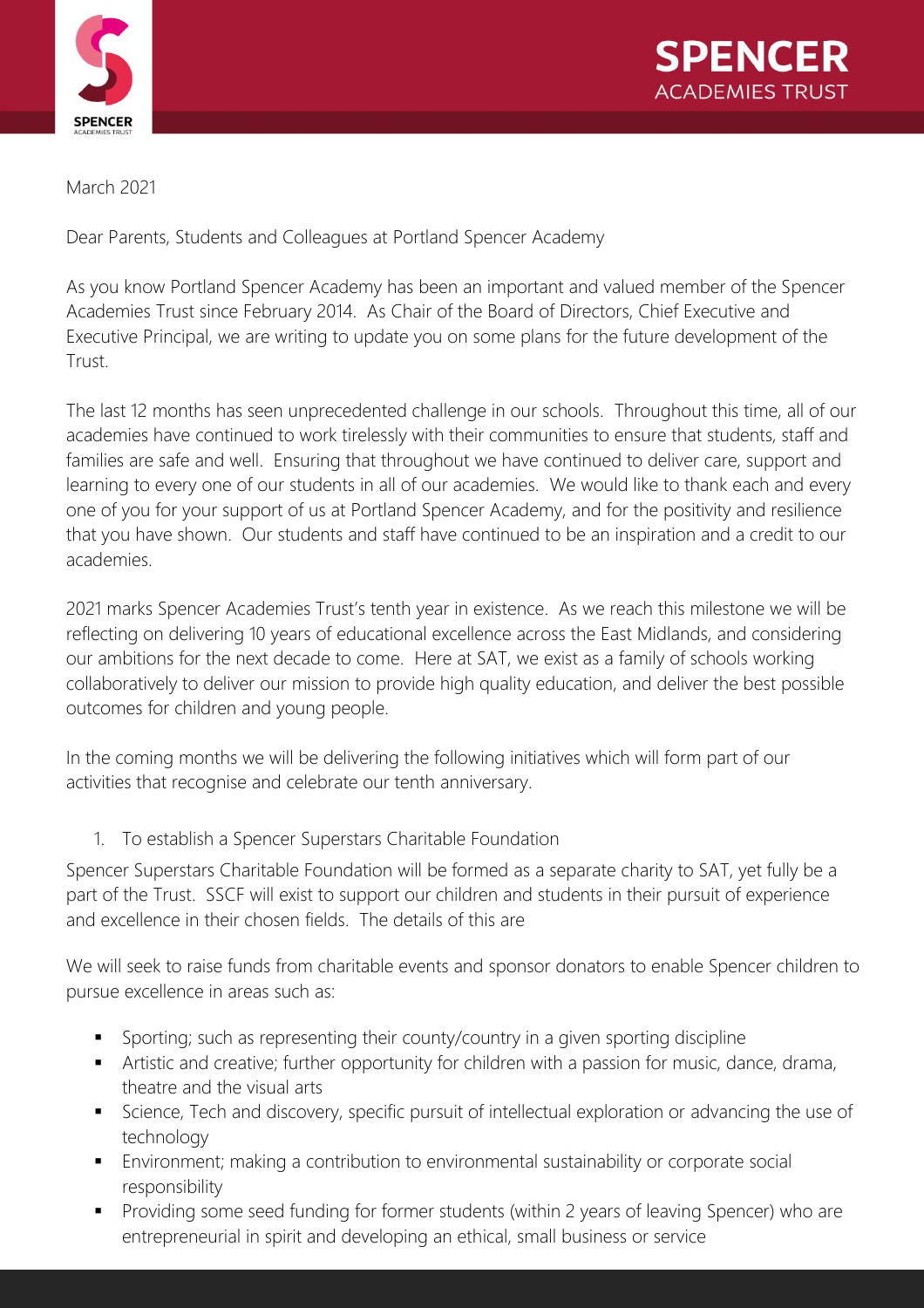

This list is not exhaustive but provides examples where the funding raised for the Foundation could then, through a bidding process, be gifted to students for training and development, specialised equipment, travel and sustenance, to support them in their passions. Recipients will share a report/review (written, film, art) of their experience and how the Foundation has supported their pursuit. This will form a Foundation 'e-journal', which will promote and celebrate their achievements.

The Foundation will need a small separate Board of Directors which will be formed to include one of our existing Directors, a Primary and Secondary Local Governing Body Member, a Primary and Secondary School Leader, and an additional member of staff from each phase.

## 2. To create The Spencer Alumni

We intend to begin the journey of developing a Spencer Alumni, with a view through the power of social and other media to keep our Trust and our academies connected with former students as they progress in their chosen fields of employment and personal development. This involves creating a formal Spencer Alumni by seeking to engage recent and past students that are now making their mark in the world, and can act as role models to motivate and inspire current students and have an ambassadorial role in promoting the work of the Trust.

We envisage this to be an initially small group of former students supported both by the Trust and our academies to grow and expand membership and levels of interest in future years. We see the Alumni as an ongoing initiative to be built in the coming years as a dedicated group with a brief to bring their experience to the Trust to add value for our current and future students.

## 3. Resolution of Academy name changes

After careful consideration, our Board of Trustees have agreed and resolved to change the name of a number of academies in SAT so that the name of every academy specifically includes the name "Spencer" and as a result will explicitly reference all academies as being part of the Spencer family of schools.

This will not affect the name of Portland Spencer Academy.

Including 'Spencer' within each academy name will help to build public recognition of the Spencer family of schools and SAT, celebrating our long established track record of school improvement, outstanding care for students, staff and families and raising educational standards across the region. Internally, it will also build on our already collegiate partnerships and our collaborative ethos and spirit within SAT, our academies and dedicated staff. All Spencer Academies names will continue to reference their existing or local community name.

To communicate this we are writing to our stakeholders in the coming days and are opening a consultation should they wish to comment. The details of which can be found on the Academy and Trust websites.